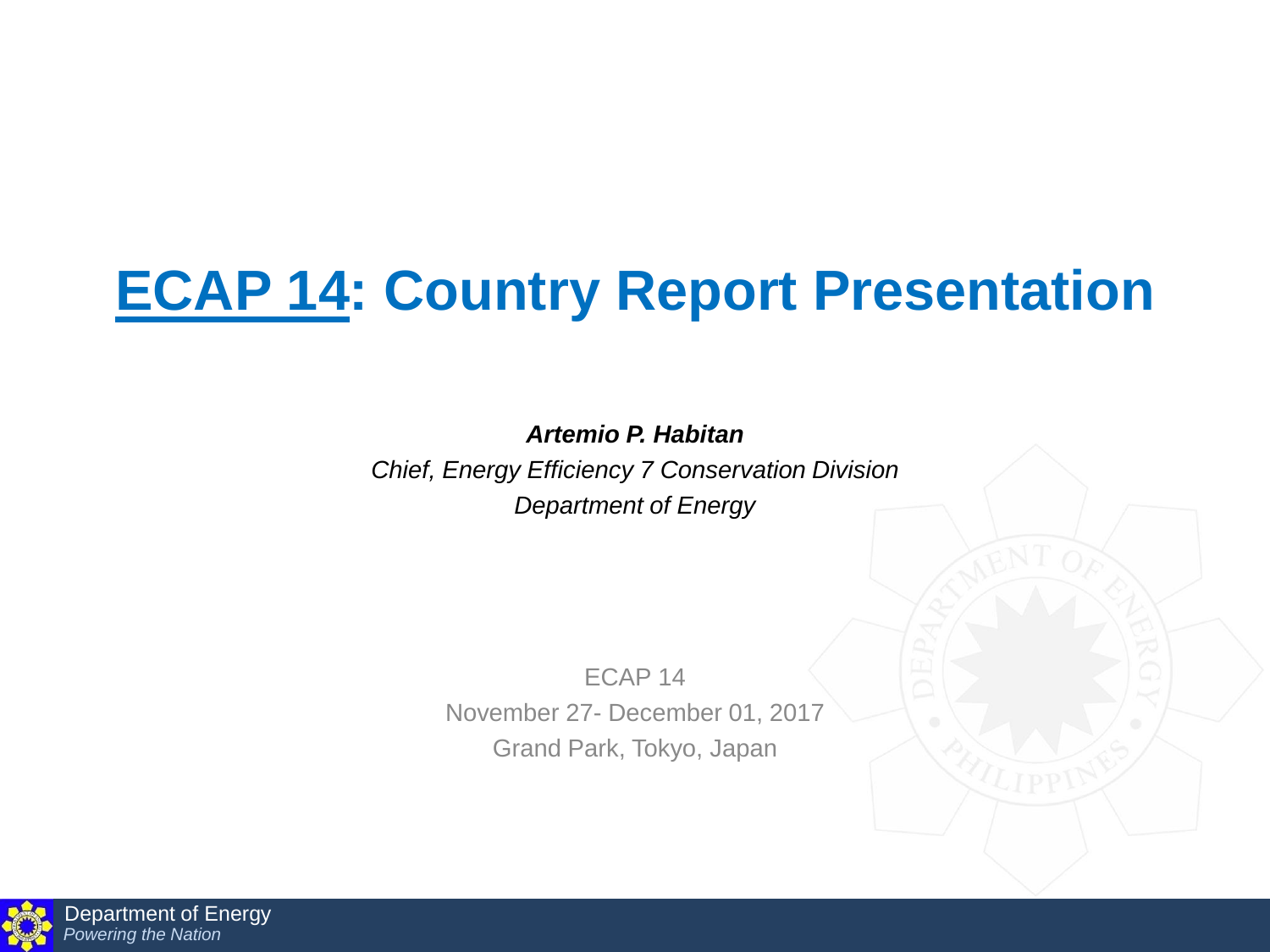## **C O N T E N T S**

1) Current status and awareness of issues in regard to BEC/GBC

2) Current status and awareness of issues in regard to the operation of Domestic Energy Award System in respective countries and ASEAN Energy Award

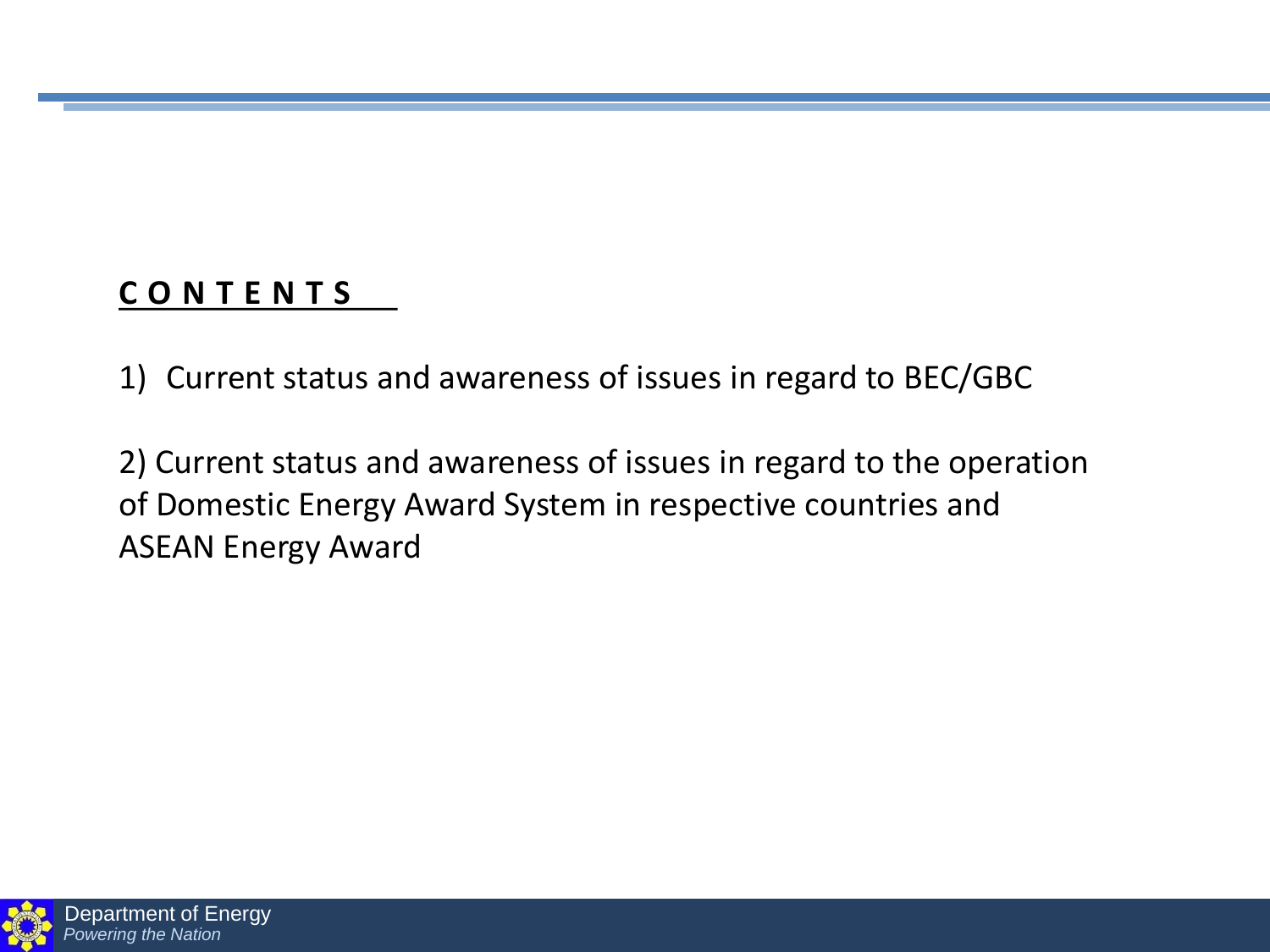## **I. Current Status and Awareness of Issues in regard to BEC/GBC**





#### **BUILDING ENERGY EFFICIENCY**

Minimum Energy Performance (MEP)

- Energy Benchmark
- Rating system



**Department of Energy 19 Constitution Construction Department of Public Works and Highways**

#### **PHILIPPINE GREEN BUILDING CODE**

#### **Performance Standard:**

- **Energy Efficiency**
- **Water Efficiency**
- Material Sustainability
- Solid waste Management
- Site Sustainability
- Indoor Environmental Quality

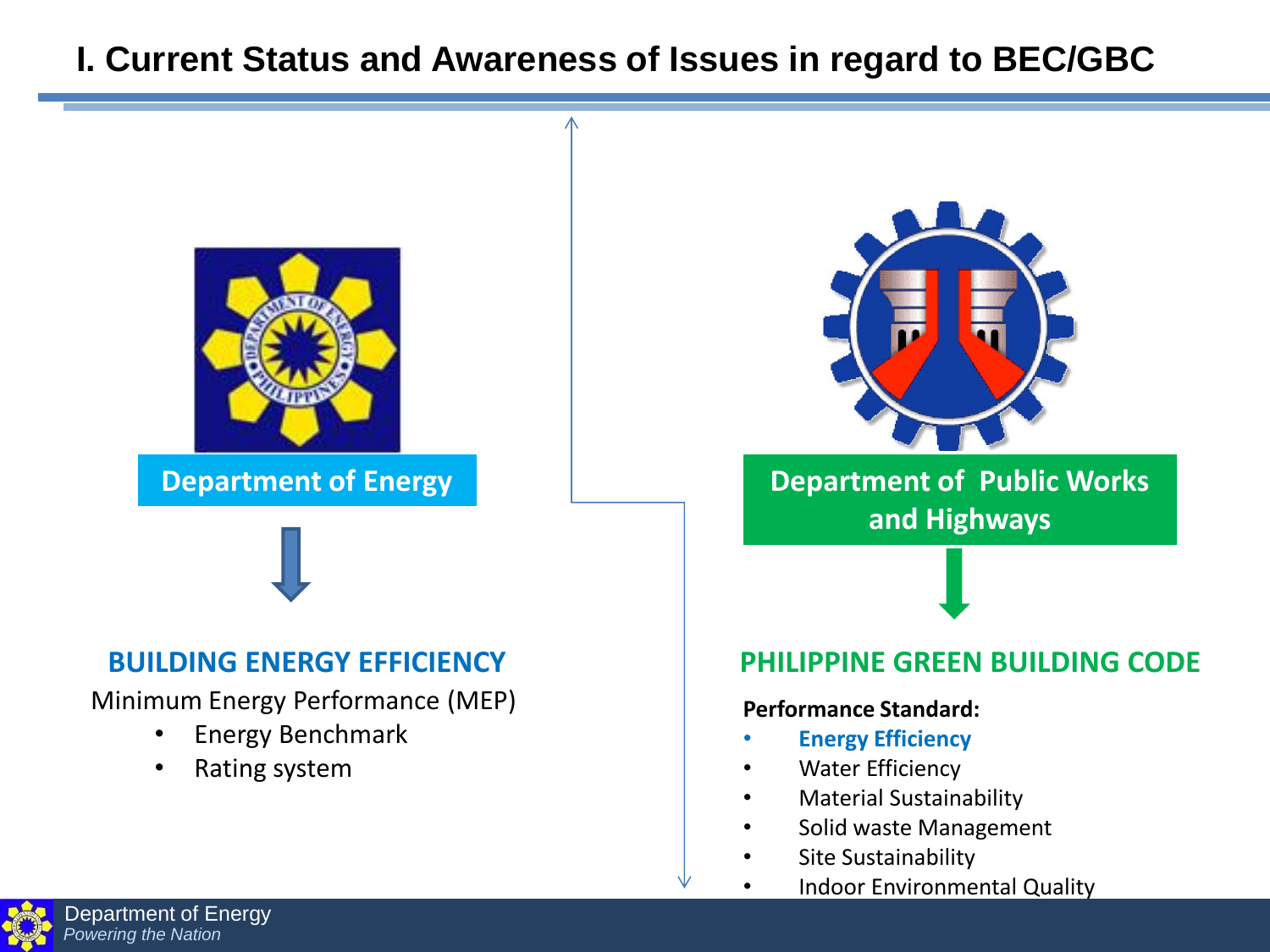## **I. Current Status and Awareness of Issues in regard to BEC/GBC**

#### **NATIONAL POLICY COHESIONS:**

#### **DEPARTMENT OF ENERGY (DOE)**

- 2017-2040 EE Roadmap
	- o *Establishment of Cross-Sectoral Energy Performance and Rating system* • **Philippine Green**
- Administrative Orders No. 110, 110-A, 126: "Government Energy Management Program"
- 2017 Energy Efficiency Bill (*for enactment into law*)
- Draft Department Circular on the "**Minimum Energy Performance (MEP) in Buildings**, Industrial and Transport Sectors"

**[DOE] Development of Building Energy Efficiency (BEE)** (MEP and Energy Benchmark and Rating System for Government and Private Buildings)

BEC – Building Energy Code; GBC – Green Building Code

**DEPARTMENT OF PUBLIC WORKS AND HIGHWAYS (DPWH)**

# **Building Code**

*(Note:* 

*GBC is just a Referral Code of the Philippine National Building Code)*

> **Implementing Office: City / Municipal Building Officials of the Local Government Units**



Department of Energy *Powering the Nation*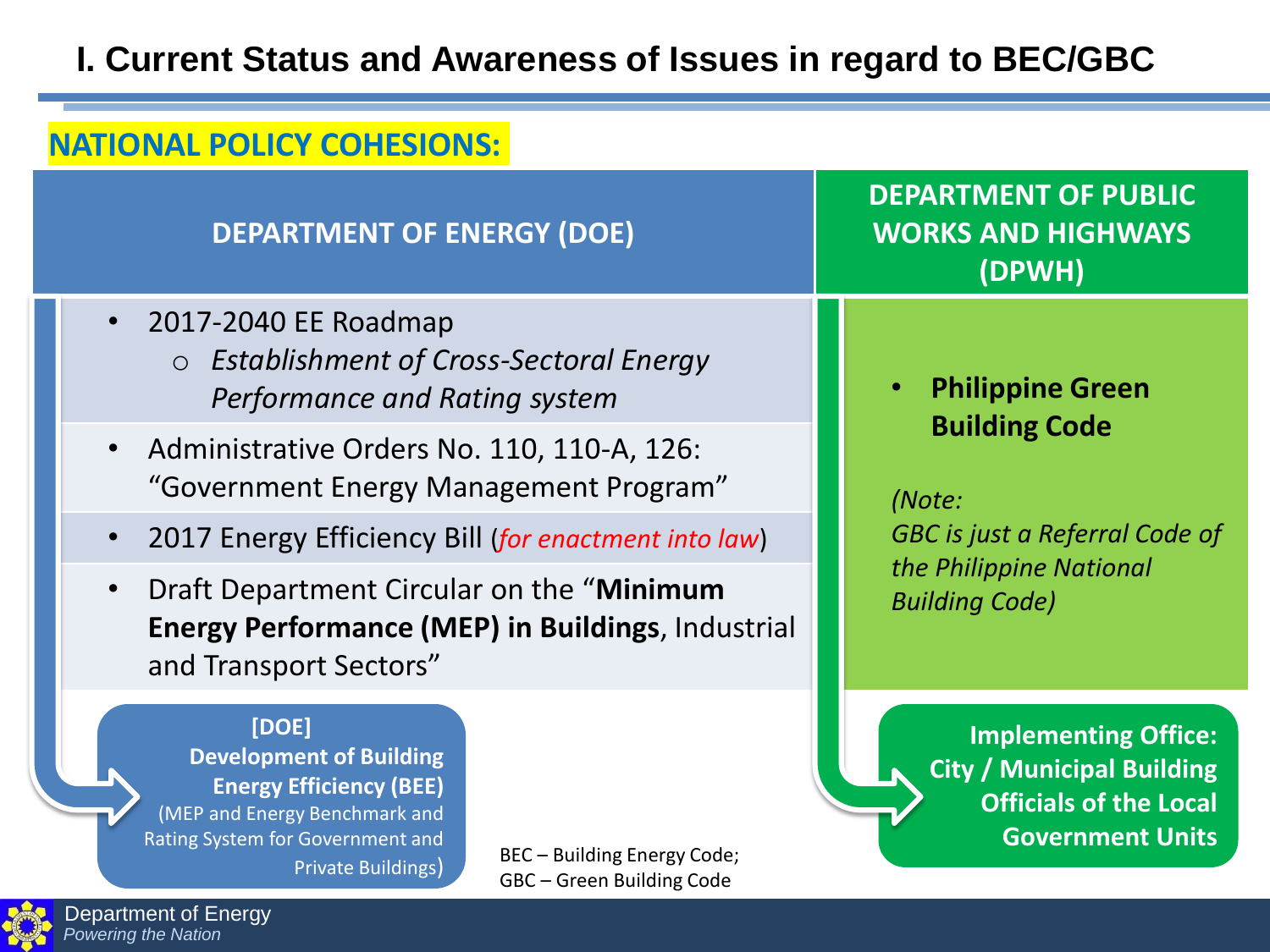**[DOE]**

(2017-2018)

**Development of Building Energy Efficiency (BEE)**

(MEP and Energy Benchmark and

Rating System for Government and

Private Buildings)

## **Issues on the Implementation**

- Finalization of the proposed policy bridge Department Circular on the *Minimum Energy performance for Buildings, Industry and Transport*
- Development of the Implementing Rules and Regulations

## **Programs and Activities on BEE** (Short Term: 2017-2019)**:**

- a) EU-ASEP TA Project: Development of Energy Benchmark and Rating System in Government Buildings *(On-going)*
- b) Energy Consumption Data Monitoring, evaluation and verification *(On-going)*
- c) Energy Consumption Profile and Load Characterization Survey in Buildings *(Ongoing)*
- d) Public Consultations of the Proposed Draft *Department Circular on the Minimum Energy Performance (MEP) in Buildings, Industry and Transport (On-going)*
- e) Revision of the Energy Conserving Design Guidelines in Buildings *(2018)*
- f) Research and Capacity building for the development of appropriate policy formulation on the application of *Net Zero Energy Building Concept for new and existing buildings(2018)*

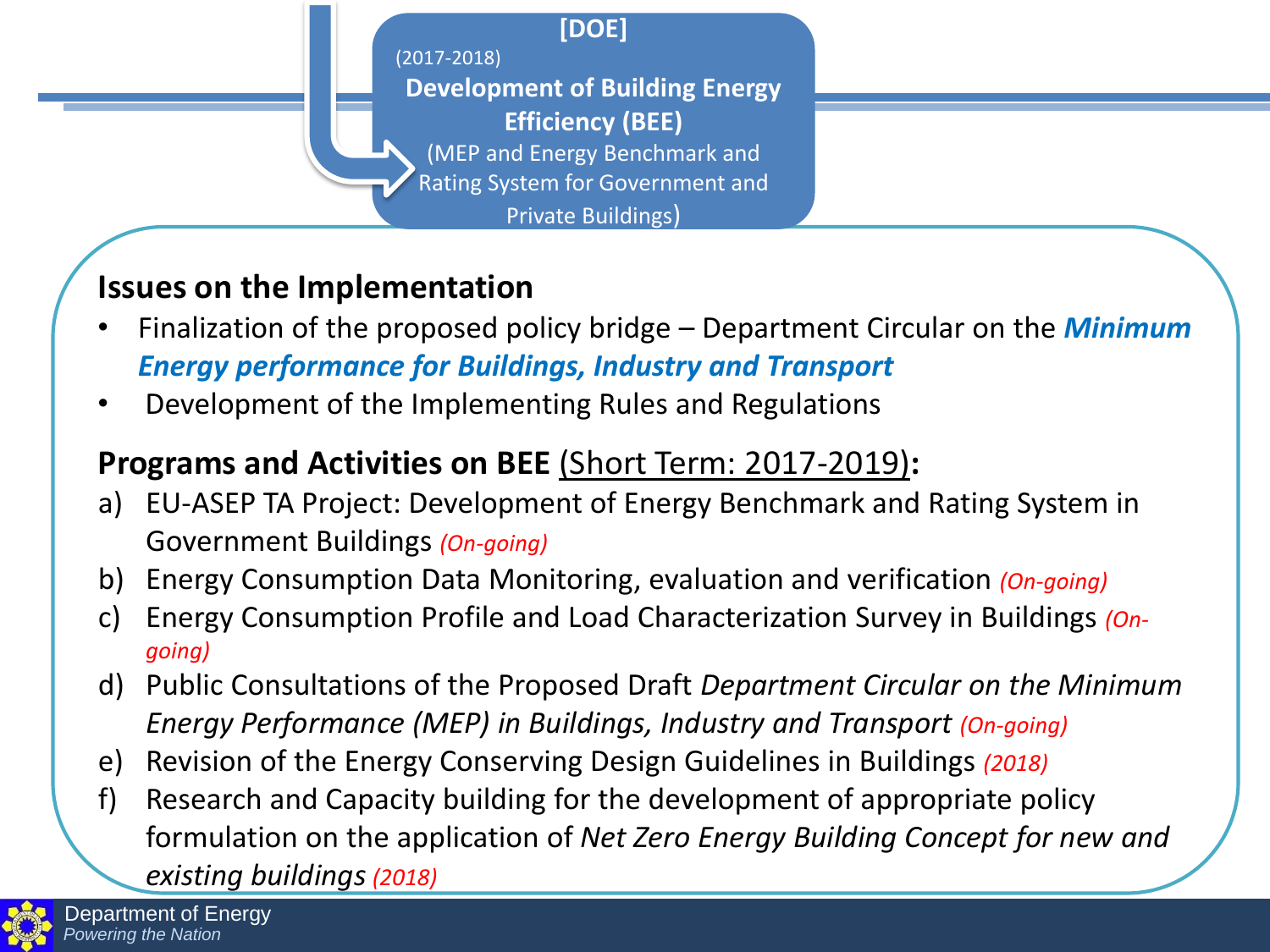### **[DOE]**

(2017-2018) **Development of Building Energy Efficiency (BEE)** (MEP and Energy Benchmark and Rating System for Government and Private Buildings)

#### **Relevant Policies:**

**SUMMARY (BEE)**

- Administrative Order Nos. 110, 110-A, 126
- Department Circular on MEP *(Proposed)*
- 2017 EE&C Bill *(for enactment into Law)*

#### **Objective:**

• To establish an energy efficient buildings based on the government set Minimum Energy Performance without reduction on the subject buildings function, productivity and service output

#### **Target Sector:**

• Government and Private Buildings

#### **Major Output:**

- Establishments of Energy Consumption Benchmark
- Building Rating System

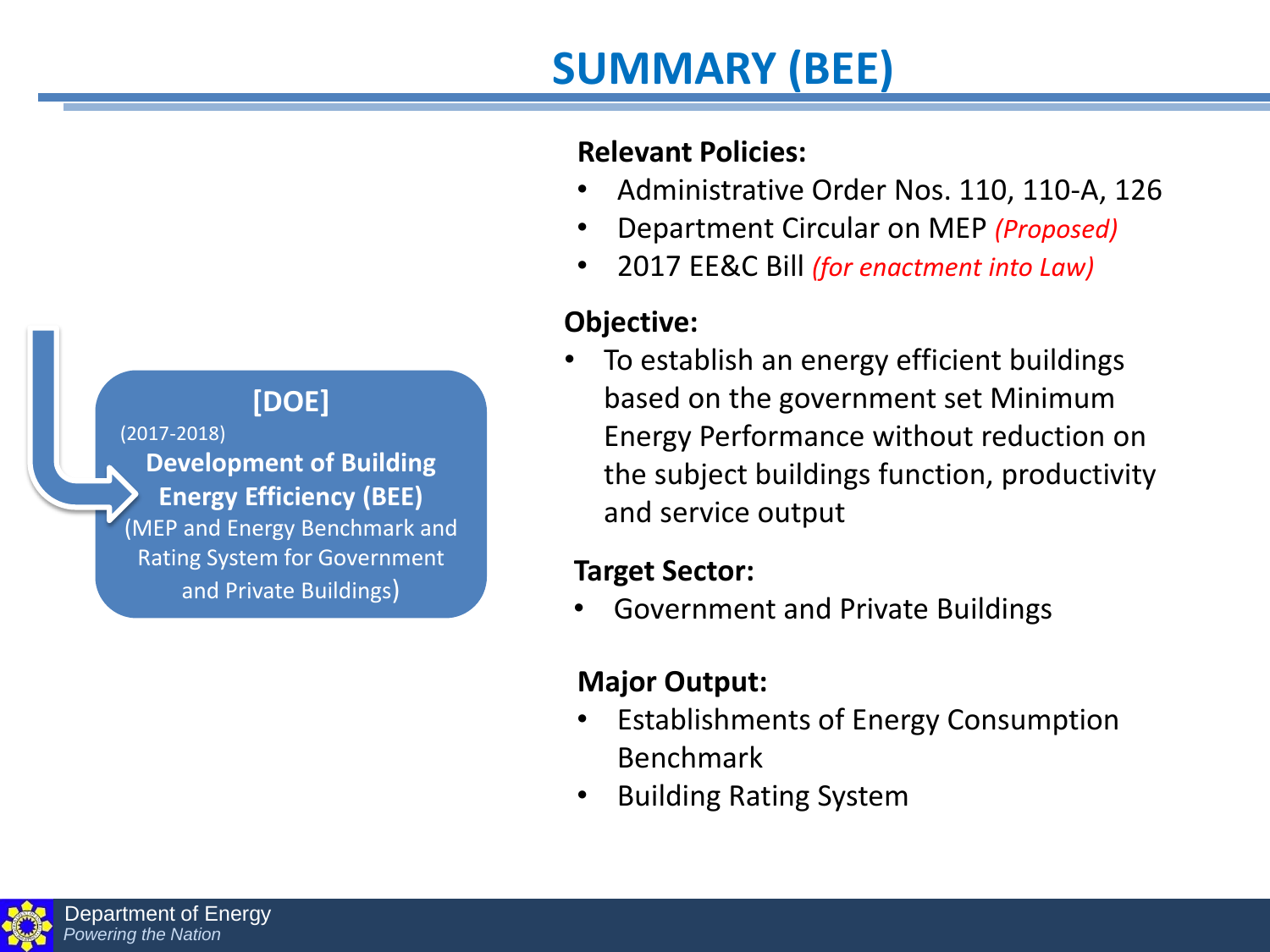## **THE PHILIPPINE GREEN BUILDING CODE**

**The Philippine Green Building Code (PGBC) was signed on 22 June 2015 as a referral code of the National Building Code of the Philippines (NBCP – Presidential Decree 1096)**

#### **Performance Standard:**

- I. Energy Efficiency
- II. Water Efficiency
- III. Material Sustainability
- IV. Solid waste Management
- V. Site Sustainability
- VI. Indoor Environmental Quality



#### **Coverage and Application:**

- PGBC is for **New Construction** only
- Minimum Total Floor Gross Area (TFGA) Coverage

| Use / Occupancy            | <b>TGFA</b><br>(sqm) |
|----------------------------|----------------------|
| Hotel                      | 10,000               |
| Mall                       | 15,000               |
| Office                     | 10,000               |
| Residential<br>Condominium | 20,000               |
| School                     | 10,000               |
| <b>Hospital</b>            | 10,000               |
| <b>Mixed Occupancy</b>     | 10,000               |

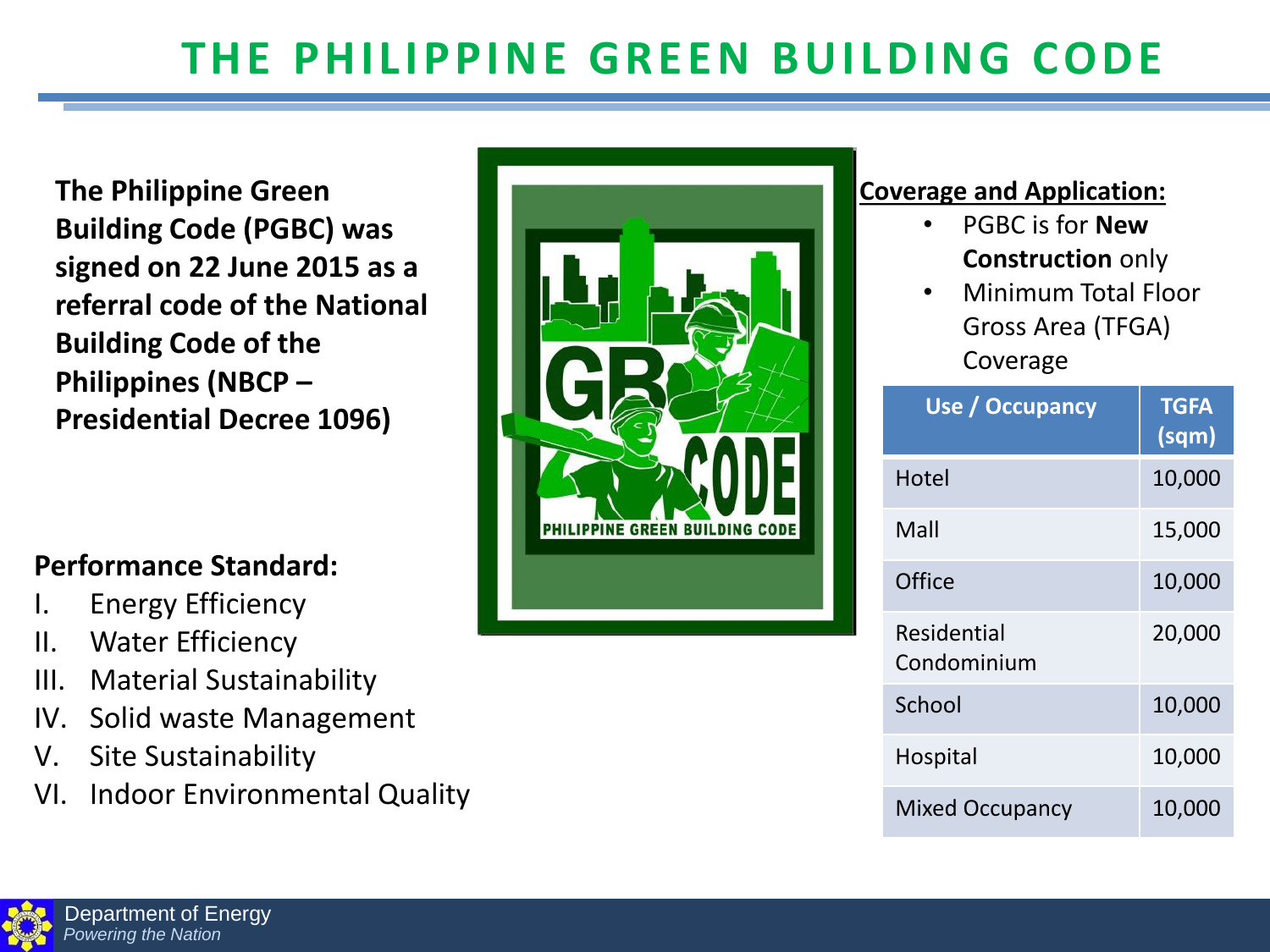**[DPWH] Philippine Green Building Code (PGBC)** (Referral Code of the National Building Code)

#### **Issues on the Implementation of the PGBC**

- a) Lack of capacity building for City and Municipal Building Officials of the LGUs
- b) Lack of nationwide awareness campaign programs for relevant stakeholders – i.e., Professional Associations, Architectural & Engineering Firms/Companies, academe (Universities & Colleges), LGUs, Building Constructors and Developers, etc.

#### **LOCAL POLICY**

| <b>LOCAL</b><br><b>GOVERNMENT</b><br><b>UNITS</b><br>(Cities) | <b>GREEN BUILDING</b><br><b>ORDINANCE</b> |
|---------------------------------------------------------------|-------------------------------------------|
| <b>Mandaue City</b>                                           | Yes                                       |
| Mandaluyong<br>City                                           | Yes                                       |
| <b>Quezon City</b>                                            | Yes                                       |
| Makati City                                                   | ves                                       |

**No. of Cities = \_\_\_\_\_ No. of Municipalities = \_\_\_\_**

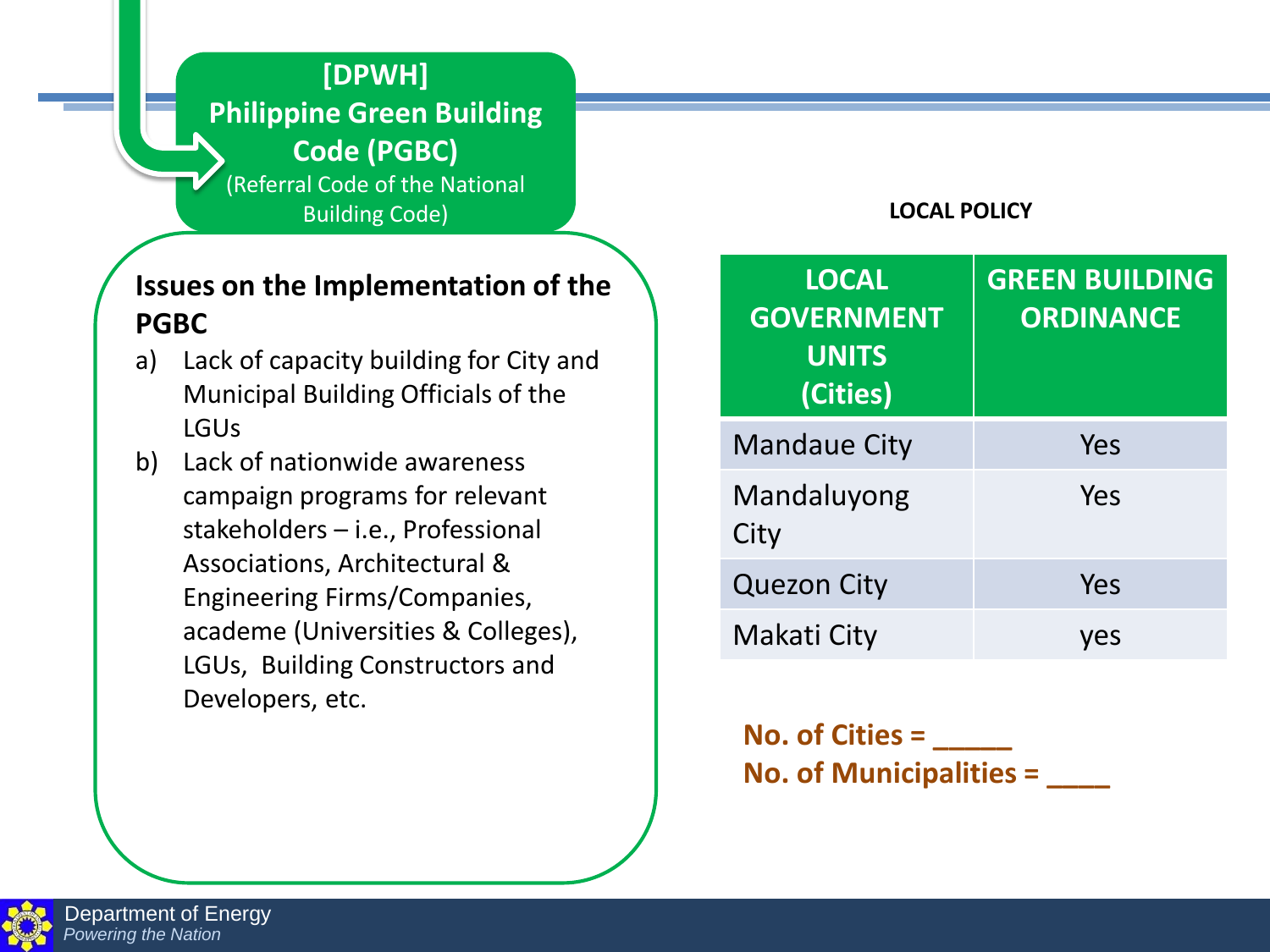#### **II. Current Status and Awareness of issues in regard to the Operation of Domestic Energy Award System (in respective countries and ASEAN Energy Award)**

#### **Brief History of Domestic Energy Efficiency Award System:**

| Date started                                   | 1982 to date                                                                                                                                                                                                                                            |  |
|------------------------------------------------|---------------------------------------------------------------------------------------------------------------------------------------------------------------------------------------------------------------------------------------------------------|--|
| <b>Local Award Name</b>                        | Don Emilio Abello Energy Conservation Award (1982-2002)                                                                                                                                                                                                 |  |
|                                                | Don Emilio Abello Energy Efficiency Award (2003 to date)                                                                                                                                                                                                |  |
| Committees                                     | Steering Committee (Head of the Organization)                                                                                                                                                                                                           |  |
|                                                | <b>Technical Working Group Committee</b>                                                                                                                                                                                                                |  |
| <b>Member Organizations</b>                    | Department of Energy<br>Phil. National Oil Company<br>$\bullet$<br><b>Petron Corporation</b><br><b>Shell Philippines</b><br>Chevron<br>Energy Practitioners Ass. of the Phils.<br>Energy Conservation Center, Inc.<br><b>National Power Corporation</b> |  |
| Method of selecting the<br>Nominees / Awardees | <b>Submitted Quarterly Energy Consumption Report</b><br>$\bullet$<br>EE Projects implemented<br><b>EE&amp;C Best Practices</b><br>$\bullet$<br><b>Energy Management System in-place</b><br>On-site inspection and review of energy data                 |  |
| <b>Application for Nomination</b>              | 15 page Report                                                                                                                                                                                                                                          |  |

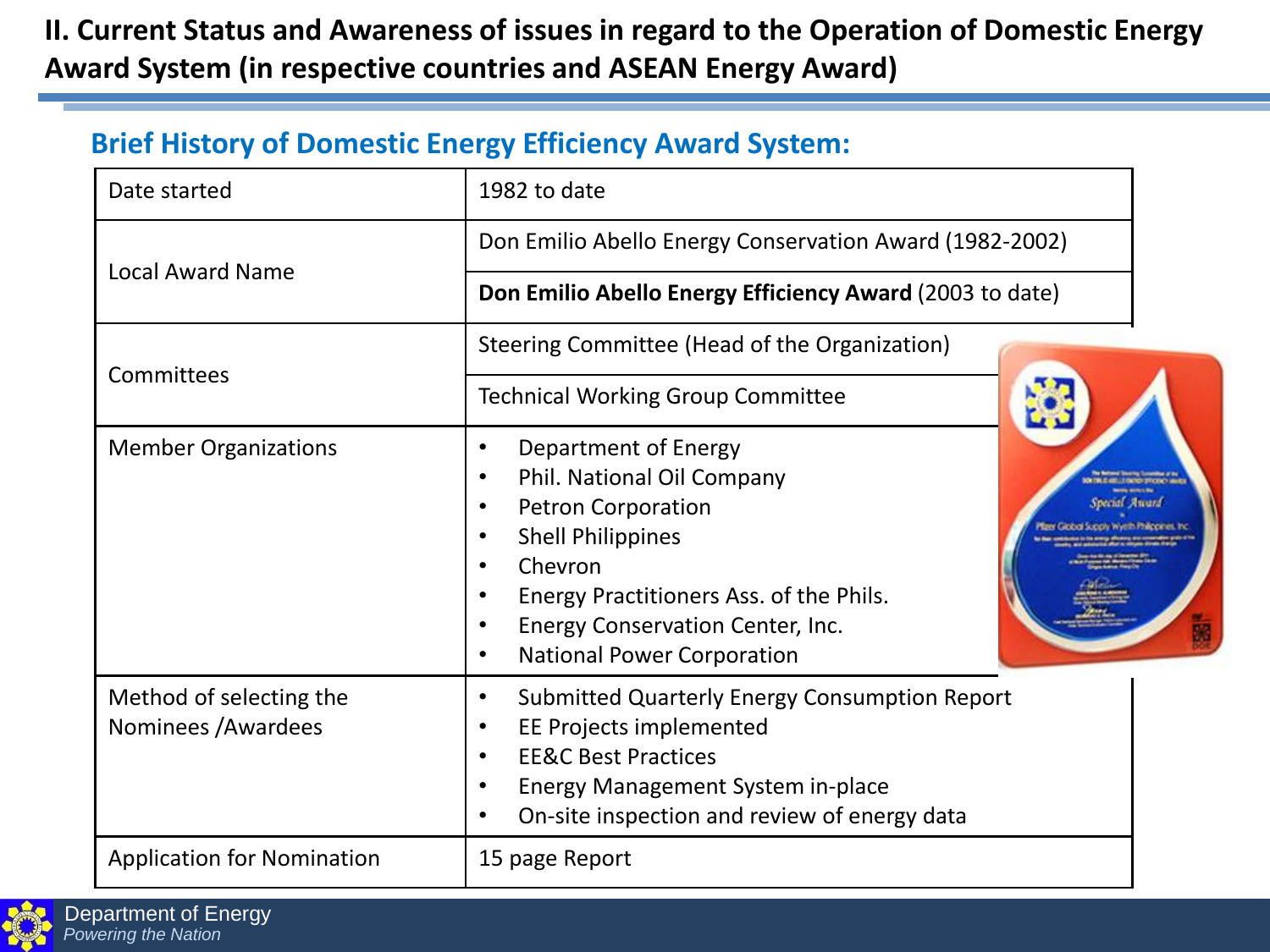#### **Current Status and Awareness of issues in regard to the Operation of Domestic Energy Award System (in respective countries and ASEAN Energy Award)**

#### **Operation of the Domestic Awarding System:**

- Award Categories
	- o Secretary's Award
	- o Hall of Fame Award
	- o Outstanding Award
	- o Special Award
- Evaluation of Other EE Related Awards and Recognitions
	- o ASEAN Awards
	- o Government Building Award
	- o Recognition of Energy Managers
	- o Recognition of Individual Person which advocates EE&C
	- o Recognition of Energy Management Experts
	- o Recognition of Systems Optimization Experts



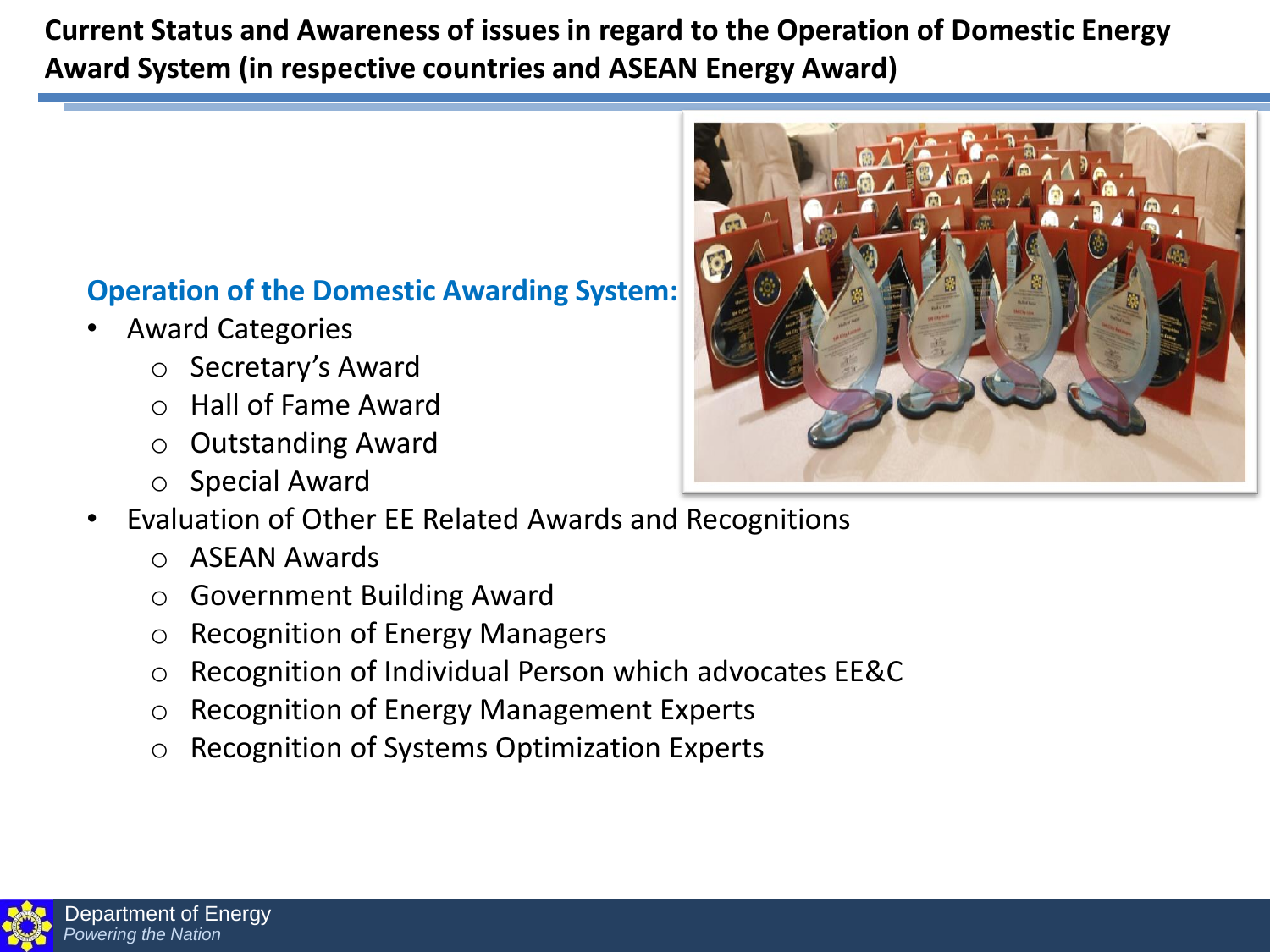#### **ENERGY EFFICIENCY & CONSERVATION DIVISION - DOE**



- *Monitor and evaluate Energy Consumption Report*
- *Conduct site verification of EE projects and other energy data reports*
- *Recommend Nominees to the TWGC*
- *Manage Awarding Preparation and during Awarding Ceremony*

## **S T E E R I N G C O M M I T T E E**

- Provide guidance to the members of the Technical Working Group Committee (TWGC)
- Approved/Confirmed Awardees for the year

## **T E C H N I C A L W O R K I N G G R O U P C O M M I T T E E**

Functions:

- Evaluate the Application Report
- Select and endorse the nominated Awardees to the Steering Committee for approval/confirmation

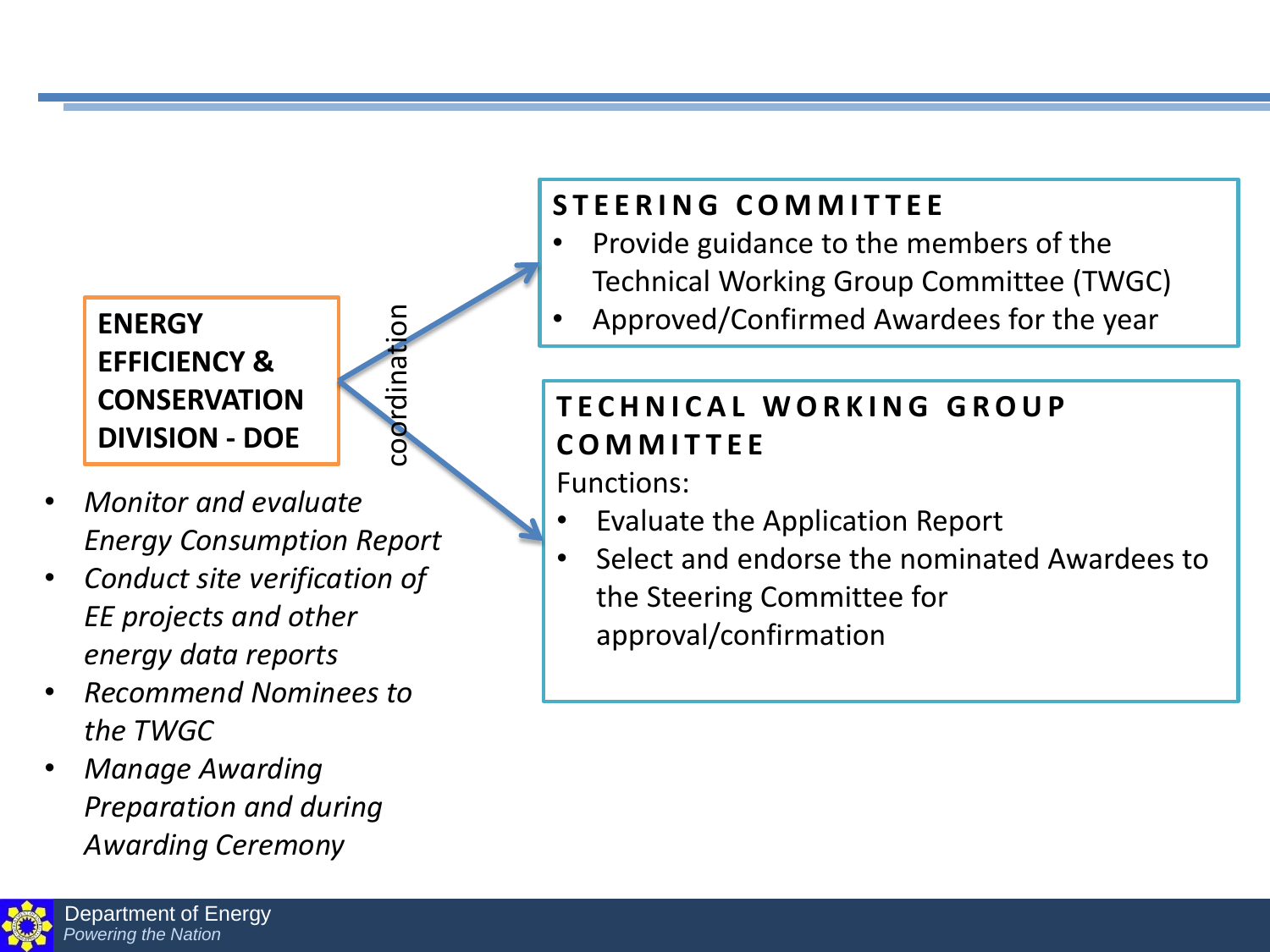**Current Status and Awareness of issues in regard to the Operation of Domestic Energy Award System (in respective countries and ASEAN Energy Award)**

#### **Status of the Domestic Awarding System:**

#### **2016 Awards:**

- I. Secretary's Award 1
- II. Hall of Fame Award 8
- III. Outstanding Award 53
- IV. Citation Award 7
- V. Special Award 20
- VI. Outstanding Energy Manager 53
- VII. Award of recognition for Individual 1



- VIII. Government Buildings Energy Management Program Award of Recognition - 10
- IX. ASEAN Awards
	- a) ASEAN Award on Energy Management for Buildings and Industries – 1
	- b) ASEAN Best Practices Award for Energy Conservation 7

#### **Issues of Implementation:**

- Requires improvement to manage Awarding time
- Review of the Nomination Criteria